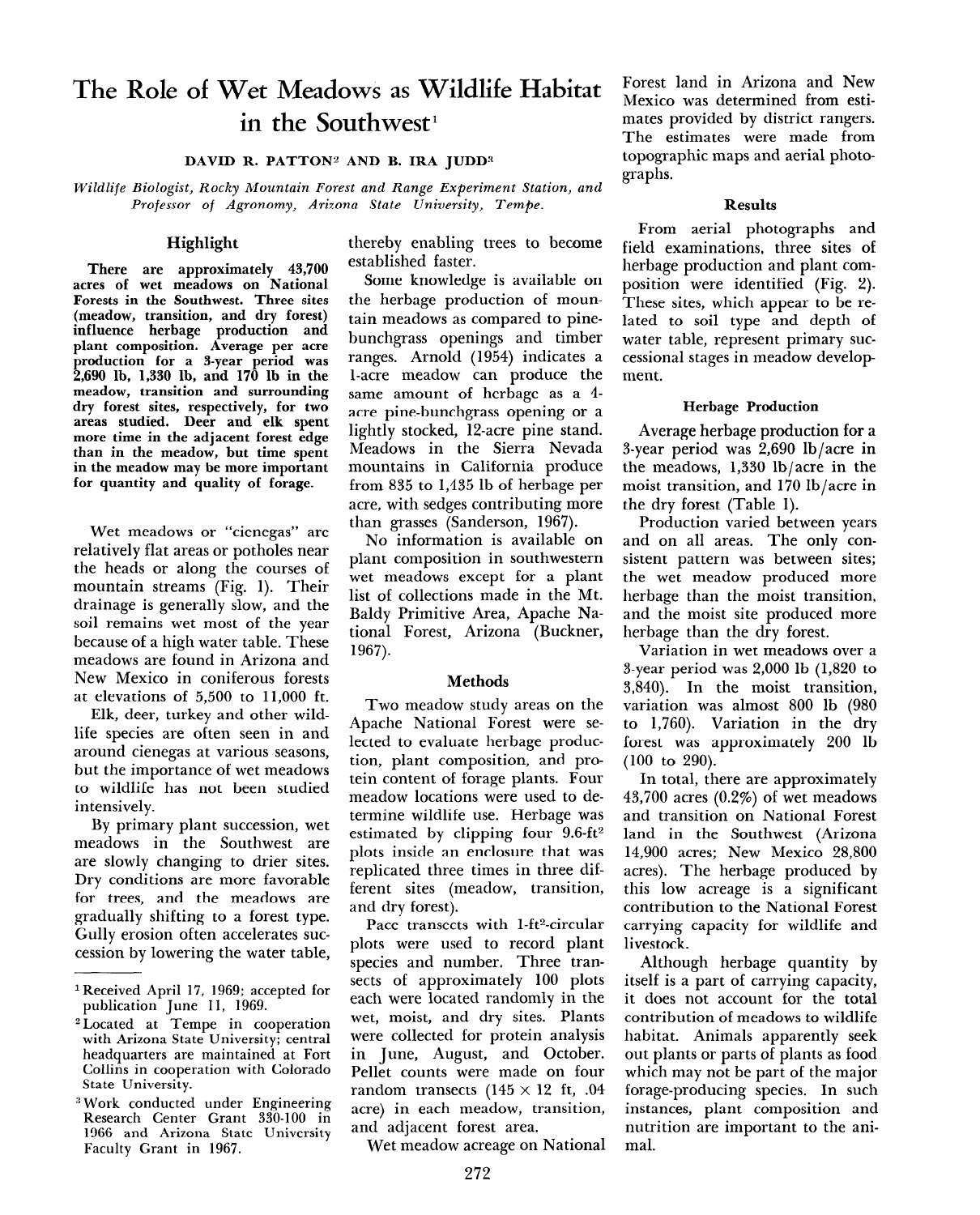

FIG. 1. Wet meadow on the Apache National Forest, Arizona.

#### Plant Composition

Vegetation in mountain meadows is complex. Twenty-eight genera of grasses and forbs were identifiecl in the dry, 43 in the moist, and 20 in the wet sites. Density and frequency were computed by sites (Table 2). Density refers to number of plants per plot, and frequency is the number of times the plant occurs in 100 plots.

Herbage production in wet meadows was almost entirely from one genus-Carex. Production in the moist site, however, was distributed among five or six genera. Plant density was greater in the moist



wet wet meadow

site than in the wet (Table 2) because the wet meadows have a small number of large plants, while the moist transition has a large number of small plants.

#### Protein Analysis

Protein represents the amino acid complex essential for life and is considered the most important nutrient component of plants (Dietz, 1964). Minimum protein requirements for body maintenance in deer have been tentatively established at 7%. Thirteen percent is considered optimum for growth and reproduction (French et al. 1956).

ferent sites was variable. Eleven plants used by livestock and wildlife in and around the meadows were analyzed. Dandelions were highest in protein, averaging 14.2% for the three different collection dates (Table 3). Dandelion, rush, and sedge had their highest frequency and density in the moist and wet sites. Of the eleven plants analyzed from the three different sites, three (dandelion, rush, and sedge) had protein content consistently over the 7% needed for body maintenance for deer. Rumen samples from the White Mountains in Arizona show that rush, sedge, and dandelion are present, from trace amounts to average volumes of over IO%, in the rumen content of deer and elk (Wallmo and McCulloch, 1962). Two of the four plants analyzed from the dry site had protein content at the 7% level.

### **Wildlife Use**

Combined results from four study areas show deer days use (based on pellet counts) in the forest was higher than in the meadow and transition for all three years (Table 4). Elk days use followed the same trend but the difference was not as great. As expected, cattle use was higher in the meadow.

Pellet transects in the forest were located approximately 50 yards from the edge of the moist transition. Indications are that high pellet counts at that distance could result from an edge effect. Studies in ponderosa pine show deer and elk pellet groups start to decline about 200 ft from the forest border (Reynolds, 1966).

 $FOREST$   $\leftarrow$  TRANSITION  $\leftarrow$  MEADOW Plant protein content in the dif-

**Table 1. Herbage production (lb/acre) estimates for two study areas on the Apache National Forest.** 

| Area               | Year | Wet<br>(meadow) | Moist<br>(transition) | Dry<br>(forest)  |
|--------------------|------|-----------------|-----------------------|------------------|
| Meadow No. 1       | 1966 | 1820            | 1760                  | 200              |
|                    | 1967 | 2210            | 1080                  | 100              |
|                    | 1968 | 3840            | 1010                  | 100              |
| Meadow No. 2       | 1966 | 3380            | 1680                  | 210              |
|                    | 1967 | 2310            | 1490                  | 290              |
|                    | 1968 | 2600            | 980                   | 130              |
| Three-year average |      | 2690            | 1330                  | .<br>مسجد<br>170 |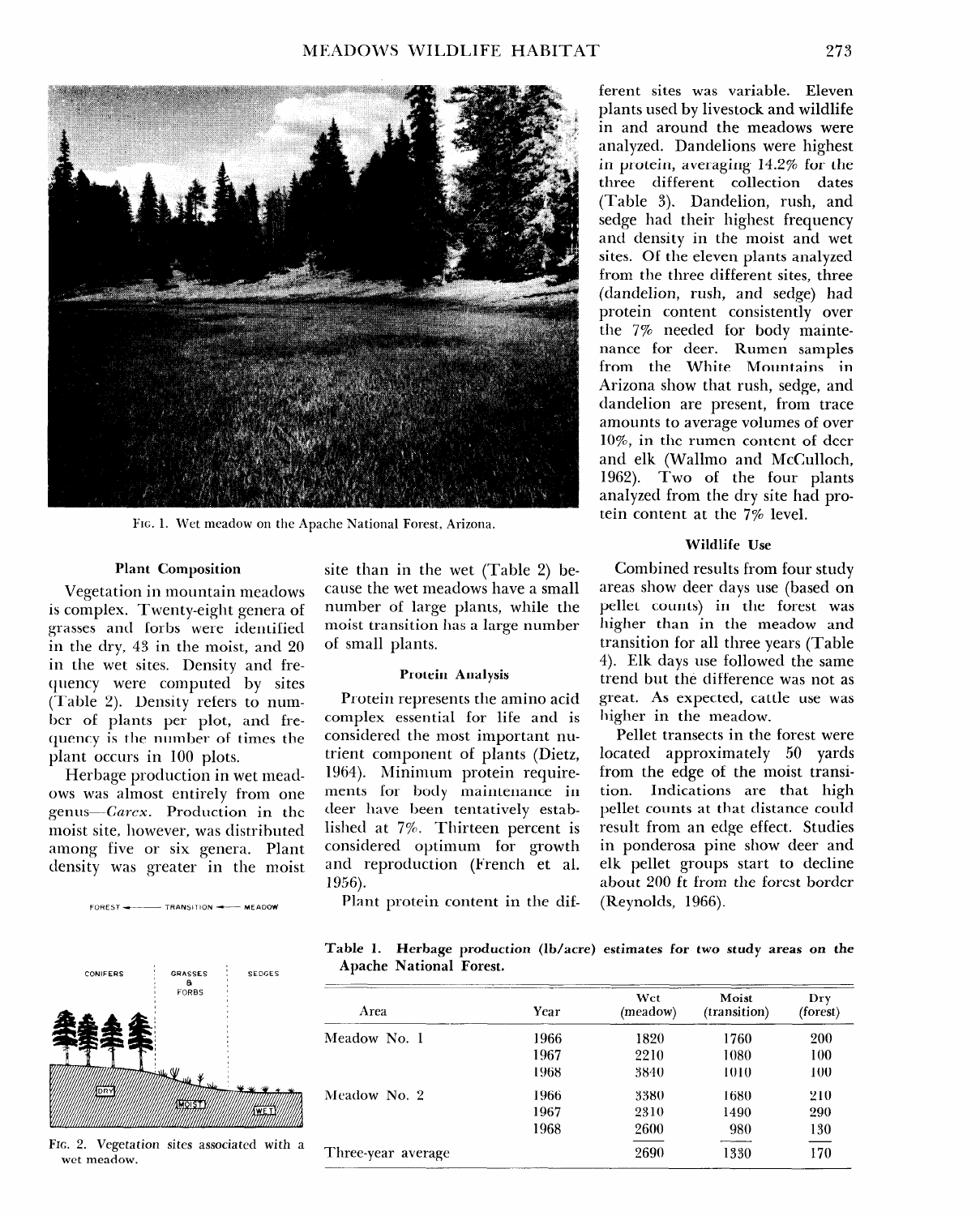|                                                                    |                      |      | Forest          |      | Transition |      | Meadow  |  |
|--------------------------------------------------------------------|----------------------|------|-----------------|------|------------|------|---------|--|
| Species                                                            | Common name          | Den. | Freq.           | Den. | Freq.      | Den. | Freq.   |  |
| Lathyrus arizonicus Britt.                                         | Arizona peavine      | 0.9  | 22              |      |            |      |         |  |
| Aristida fendleriana Steud.                                        | Fendler three-awn    | 4.2  | 19              |      |            |      |         |  |
| Muhlenbergia montana (Nutt.) Hitchc.                               | Mountain muhly       | 4.0  | 19              |      |            |      |         |  |
| Vicia americana Muhl.                                              | American vetch       | 0.6  | 18              |      |            |      |         |  |
| Cirsium undulatum (Nutt.) Spring                                   | Wavyleaf thistle     | 0.3  | 11              |      |            |      |         |  |
| Deschampsia caespitosa (L.) Beauv.                                 | Tufted hairgrass     | 2.1  | 22              | 4.3  | 34         |      |         |  |
| Erigeron spp.                                                      | Fleabane             | 3.4  | 31              | 1.3  | 30         |      |         |  |
| Festuca arizonica Vasey                                            | Arizona fescue       | 6.7  | 36              | 0.9  | 10         |      |         |  |
| Trifolium spp.                                                     | Clover               | 1.8  | 11              | 0.4  | 6          |      |         |  |
| Scirpus microcarpus Presl.                                         | Panicled bulrush     |      |                 | 8.9  | 26         |      |         |  |
| Tridens pilosus (Buckl.) Hitchc.                                   | Hairy tridens        |      |                 | 2.2  | 21         |      |         |  |
| Muhlenbergia wrightii Vasey                                        | Spike muhly          |      |                 | 1.3  | 18         |      |         |  |
| Rumex hymenosepalus Torr.                                          | Canaigre             |      |                 | 0.5  | 16         |      |         |  |
| Agrostis scabra Wild.                                              | Winter bent          |      |                 | 2.2  | 16         |      |         |  |
| <i>Iris missouriensis</i> Nutt.                                    | Rocky Mt. iris       |      |                 | 0.6  | 13         |      |         |  |
| Hypericum formosum H.B.K.                                          | St. Johnswort        |      |                 | 0.4  | 13         |      |         |  |
| Umbellifera spp.                                                   | Carrot               |      |                 | 0.3  | 12         |      |         |  |
| Blepharoneuron tricholepis (Torr.) Nash.                           | Pine dropseed        |      |                 | 0.4  | 8          |      |         |  |
| Bromus anomalus Rupr.                                              | Nodding brome        |      |                 | 0.3  | 8          |      |         |  |
| Evolvulus sericeus Swartz                                          | Evolvulus            |      |                 | 0.2  | 7          |      |         |  |
| Mentha spp.                                                        | Mint                 |      |                 | 0.3  | 5          |      |         |  |
| Juncus spp.                                                        | Rush                 |      | --              | 6.4  | 42         | 1.6  | 10      |  |
| Poa fendleriana (Steud.) Vasey                                     | Mutton bluegrass     |      |                 | 0.6  | 9          | 0.4  | 7       |  |
| Poa ampla Merr.                                                    | <b>Big bluegrass</b> |      | $\qquad \qquad$ | 0.4  | 11         | 0.1  | 5       |  |
| Carex spp.                                                         | Sedge                | 1.3  | 15              | 7.9  | 68         | 23.1 | 100     |  |
| Achillea lanulosa Nutt.                                            | Western yarrow       | 1.3  | 21              | 2.5  | 29         | 0.6  | 6       |  |
| Potentilla hippiana Lehm.                                          | Horse cinquefoil     | 0.4  | 13              | 5.4  | 42         | 0.1  | 6       |  |
| Taraxacum officinale Weber                                         | Dandelion            | 3.2  | 43              | 6.6  | 60         | 0.2  | 5       |  |
| No. genera with frequency over 4%<br>Plant density/ft <sup>2</sup> |                      |      | 13<br>31        |      | 22<br>54   |      | 6<br>29 |  |

**Table 2. Square-foot density and percent frequency of grasses and forbs by site. Includes only plants with frequency over 4 percent.** 

**tion sites by other wildlife species July). Adults and poults appar- elk, and cattle in wet meadow and**  was noted during the study period. ently use meadows as "bugging" transition, and adjacent forest from **Turkey sign was abundant in the areas, since insects are plentiful in June to October, Apache National** 

**Use of the meadows and transi- spring and early summer (June and Table 4. Use (days/acre) by deer,** 

**Forest, Arizona.** 

 $\overline{\text{Use}^1}$ 

Table 3. Protein (%) in plants by site. Three-year averages.

| $\cdot$                  |               |      |      |              | Species          | For. Edge Meadow & Trans.                 |         |         |
|--------------------------|---------------|------|------|--------------|------------------|-------------------------------------------|---------|---------|
|                          | Protein**     |      |      | Site of      |                  | 1966                                      |         |         |
| <b>Species</b>           | June          | Aug. | Oct. | Avg. protein | highest freq.    | Deer                                      | 1.9     | 1.0     |
| Dandelion                | 13.8          | 16.2 | 13.4 | 14.2         | Moist transition | Elk                                       | 2.4     | 0.5     |
| Rush                     | 12.0          | 12.0 | 13.6 | 12.5         | Moist transition | Cattle                                    | 6.0     | 25.0    |
| Sedge                    | 13.2          | 10.0 | 9.1  | 9.6          | Wet meadow       |                                           | 1967    |         |
| Mutton bluegrass         | 8.8           | 5.0  | 3.5  | 7.0          | Moist transition | Deer                                      | $1.0\,$ | 0.0     |
| Spike muhly              | 4.5           | 8.5  | 5.5  | 6.5          | Moist transition | Elk                                       | 0.5     | $0.4\,$ |
| Tufted hairgrass         | *             | 7.3  | 4.7  | 5.9          | Moist transition | Cattle                                    | 1.3     | 8.2     |
| Pine dropseed            | 2.0           | 7.0  | 5.3  | 4.3          | Moist transition | 1968                                      |         |         |
| Arizona fescue           | 8.6           | 7.5  | 5.4  | 6.9          | Dry forest       | Deer                                      | 1.9     | 0.4     |
| <i>unegrass</i>          | $\mathcal{C}$ | 6.5  | 5.0  | 5.0          | Dry forest       | Elk                                       | 1.0     | 0.8     |
| Mt. muhly                | 3.5           | 7.0  | 4.0  | 4.9          | Dry forest       | Cattle                                    | 3.4     | 31.0    |
| Bottlebrush squirreltail | 某             | 4.0  | 6.0  | 5.0          | Dry forest       | 1 Rased on defecation rate of 18 for deep |         |         |

\* No data.

\* \* Composite sample: includes leaves stems & flowers.

 $\frac{1}{2}$  if  $\frac{1}{2}$  for cattle  $\frac{1}{2}$  for  $\frac{1}{2}$  for  $\frac{1}{2}$  for  $\frac{1}{2}$  for  $\frac{1}{2}$  for  $\frac{1}{2}$  for  $\frac{1}{2}$  for  $\frac{1}{2}$  for  $\frac{1}{2}$  for  $\frac{1}{2}$  for  $\frac{1}{2}$  for  $\frac{1}{2}$  for  $\frac{1}{2}$  for  $\frac{1$ and elk, 12 for cattle (U.S. Forest Service, 1963).